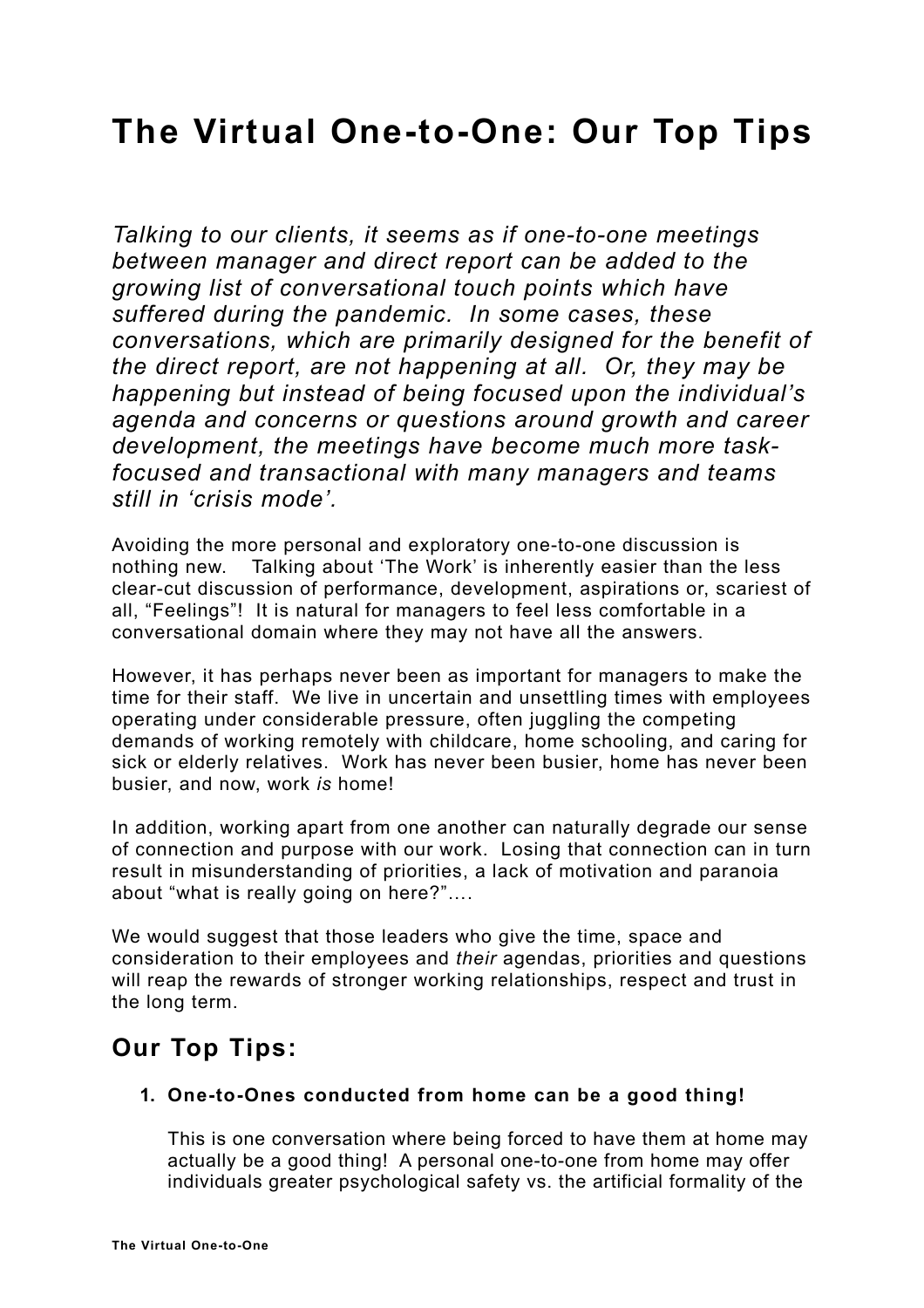office. It humanizes both participants when you can see into each other's homes and potentially catch glimpses of partners and children! We, in turn, may feel less stiff and awkward when it comes to talking about more personal issues.

## **2. Always deal with your direct report's agenda first**

Be clear from the outset that this time is dedicated to your member of staff. It's their time with you to use in whatever way they feel is most helpful to them. You may well have items which you would like to raise with them too, but these should wait until they have had their opportunity to direct the conversation. It is probably sensible to make this clear in advance of your meeting so they have had a chance to think about what they want to bring to the conversation.

### **3. Ask what sort of conversation they would like to have**

In addition to the above, you may want to open your meeting by asking what sort of conversation they would like to have. What will help them most? To use you as a sounding board for an idea? To ask for your advice? To raise an issue? To problem-solve? Establishing what they are looking for from you in that conversation from the outset enables you to make sure you are responding appropriately.

#### **4. Be patient and be generous with your time**

Don't rush these conversations. Or, frankly, if you have no choice but to rush, better to postpone to when you have more time. Whizzing through can leave the impression of a lack of genuine care or interest. As such, try to avoid scheduling these meetings at a very busy time when you may need to cut an important or sensitive conversation short.

#### **5. Listen hard, listen well, and check your understanding**

Your primary role in these interactions is not, as many presume, to talk and to lead, but to listen. Resist the temptation to interrupt or to begin to plan what you might say next while the other person is still talking. Sometimes what an individual may value most of all is the opportunity to be heard. Moreover, giving somebody your undivided attention is one of the simplest ways to convey your respect and care.

Check your understanding by 'playing back' what you believe you have heard. This provides the other party the opportunity to clarify or refine their thoughts and gives you confidence that you have understood their view / problem / idea properly.